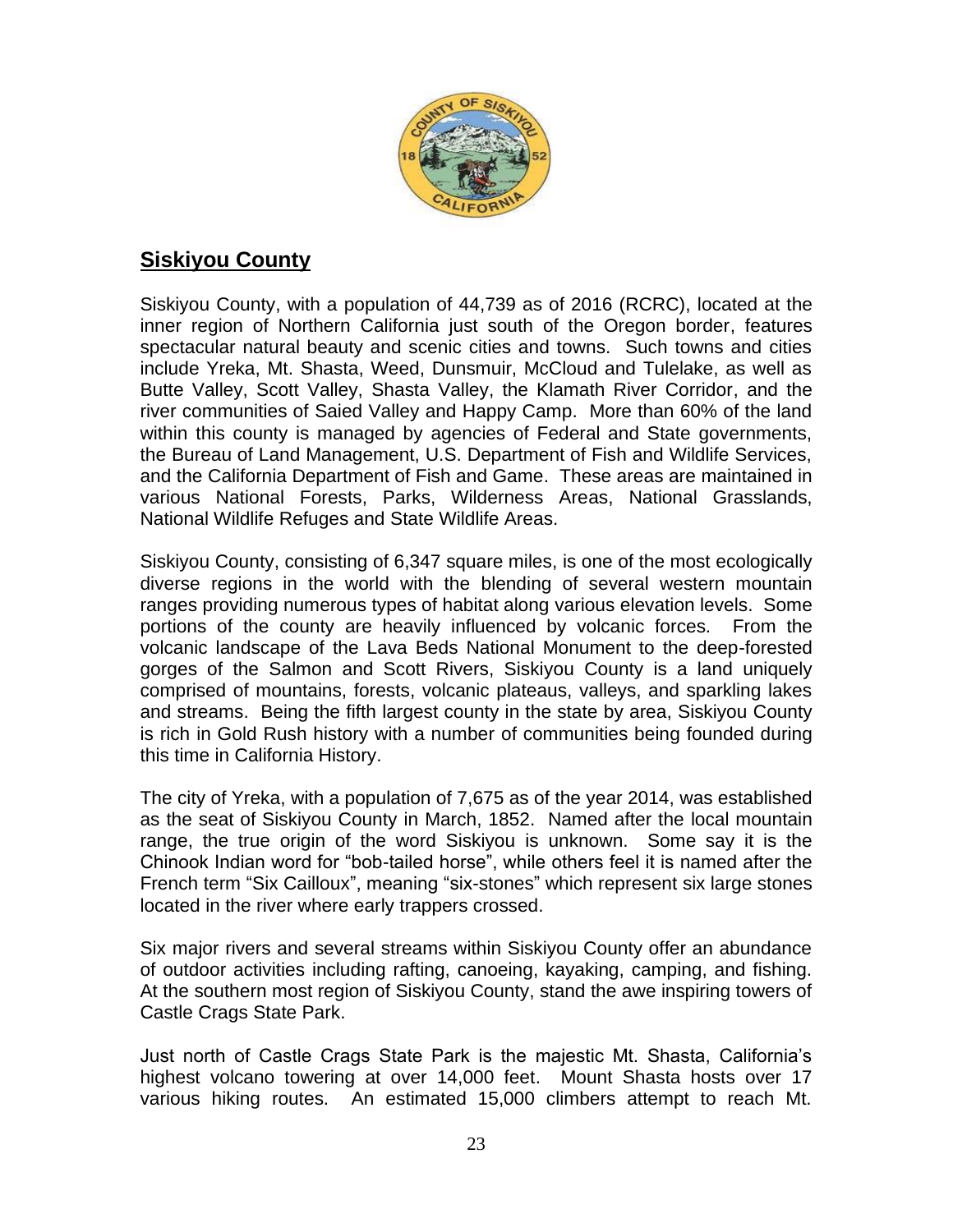Shasta's majestic summit annually, while thousands flock to its local ski park every winter.

Sources: U.S. Census Bureau, 2014-2018 American Community Survey 5-Year Estimates; RCRCNet.org

### DEMOGRAPHICS

- As of the year 2016, total population was 44,739, of which 25.5% (census.gov) were aged 60+ and 8.64% were aged 75+ (RCRC)
- The population density is roughly 7 people per square mile.

TARGETED POPULATION (Indicated as a percentage of the total population)

| • Seniors Aged 75+ | 8.64% (RCRC) |
|--------------------|--------------|
| • Poverty          | 18.8% (RCRC) |

## AGRICULTURE – Top Crops

- Hay, Alfalfa
- Nursery Plants, Strawberry
- Potatoes, Irish
- Cattle, Heifers, Steers, Calves, Cows
- Pasture, Irrigated
- Milk
- Onions
- Wheat

#### LABOR FORCE

- Total population unemployment rate in 2016 was 8.5% (RCRC), compared to 5.4% (RCRC) statewide
- Total labor force in the year 2016 was 17,920 (RCRC) members.

#### INCOME

- In 2018 the county's median household income was \$44,200 (census.gov)
- The per capita income in 2018 was \$2,8130 (census.gov)
- Poverty rate in 2018 was 17.10% in the county (census.gov).